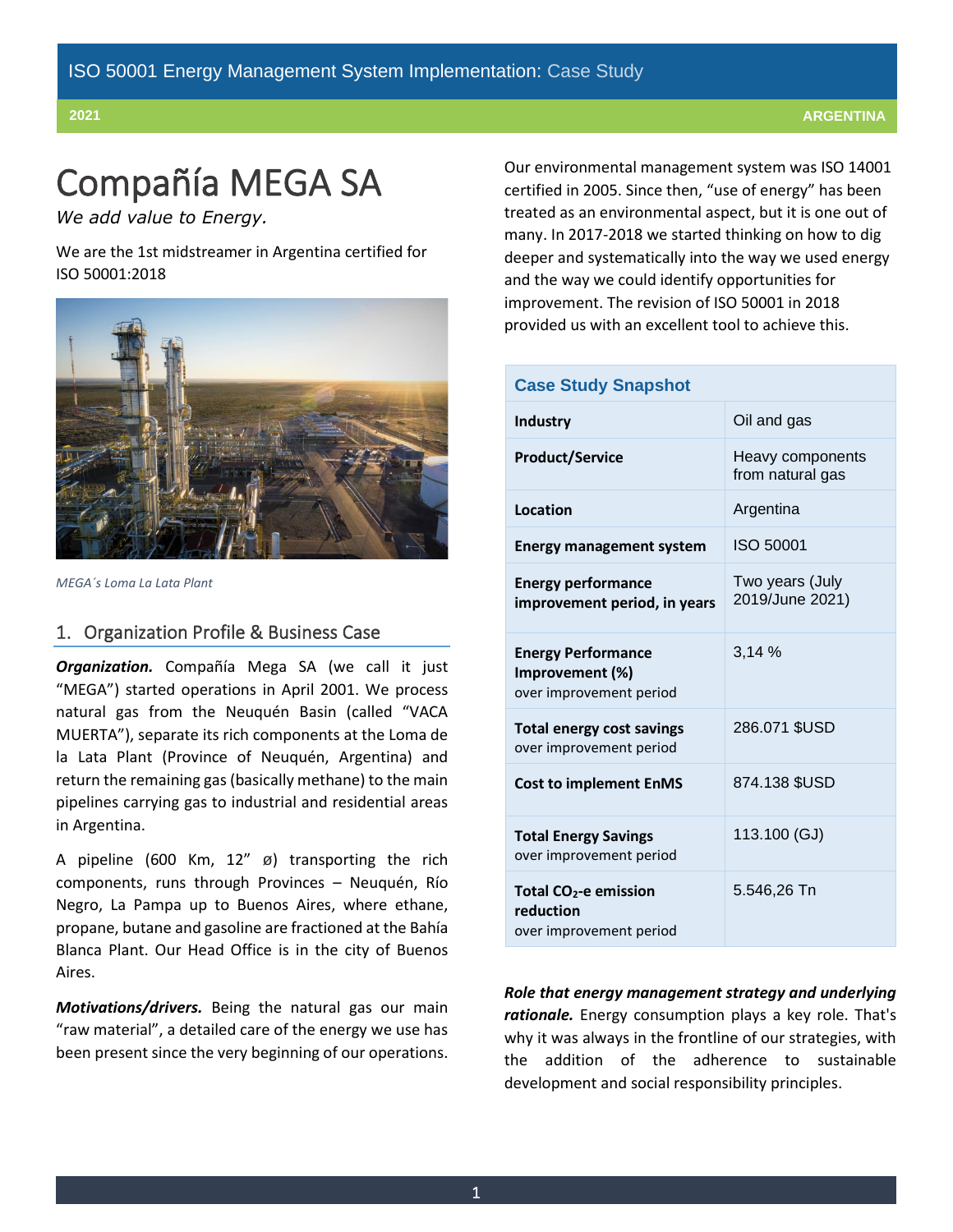In 2018 we felt that time has reached to improve our energy management. So, during 2019 we developed an energy management system (EnMS) following the requirements of ISO 50001:2018.

*Incentives or encouraged your energy management actions.* We are a group of 170 people, with a good mixture of experience and knowledge on one side and thrust to know the unknown on the other side. We like to be challenged.



Achieving ISO 50001 certification was a common annual goal for the entire organization, meaning that all employees were involved in achieving it.



Message to members of the energy sub-committee. *Alejandro Fernandez,* Ex-General Manager

*"We know that our work not only addresses shareholder`s expectations, but also looks after communities where we operate, and we are proud in favoring environmental care"*

Juan Pablo Sitá – Risk Manager

General communication when the award of the certification was informed to all employees.

#### 2. Business Benefits

We realized that we could improve this business part through a specific energy management system, decreasing costs and increasing benefits for shareholder; we show a solid commitment with the societies where we operate and to contribute to the environment reducing our carbon footprint.

We have been the first midstream company to certify ISO 50001, we firmly believe that our IMS (Integrated management system) is an active part of the business; this certification is profitable and systematically contribute to develop the business. Satisfying the requirements of regulatory authorities, providing added value to clients, to the international insurance market (our operations have world-class insurance), we meet the expectations of the neighboring towns where we operate and demonstrate consistency for all our collaborators (own and contractors). WE ALL WIN, the entire community as a whole!

#### *Improving performance and saving energy*

The results of our overall performance are shown in the box on the first page of this report and a special case of an energy consuming system are shown in Section 4.

#### *Cost associated with implementing EnMS*

| <b>EnMS Implementation Cost &amp; Savings</b>       |                       |                    |  |  |
|-----------------------------------------------------|-----------------------|--------------------|--|--|
|                                                     | July 2019 - June 2020 |                    |  |  |
| Project                                             | Cost (u\$d)           | Savings (u\$d)     |  |  |
| Internal Staff time to develop and implement the    | <b>USD 38,400</b>     |                    |  |  |
| <b>EnMS</b>                                         |                       |                    |  |  |
| External assessment (Fee, transportation, hotels)   | <b>USD 13.925</b>     |                    |  |  |
| Internal auditors (transportation, hotels)          | <b>USD 2.001</b>      |                    |  |  |
| Specific Legal matrix of EnMS                       | <b>USD 9.336</b>      |                    |  |  |
| Training for internal auditors (IRAM, IAPG)         | <b>USD 2.167</b>      |                    |  |  |
| Additional monitoring and metering equipment        | <b>USD 50.000</b>     |                    |  |  |
| Certification Audit ISO 50001:2018                  | <b>USD 6.833</b>      |                    |  |  |
| Head Office - Intelligent Ligthing                  | <b>USD 51.477</b>     |                    |  |  |
| Optimization of hotoil ignition - LLL Plant         | USD <sub>0</sub>      |                    |  |  |
| Variation in production process of Gas Separation - | USD <sub>0</sub>      | <b>USD 286.071</b> |  |  |
| Dryers - LLL Plant                                  |                       |                    |  |  |
| Change of lighting system - BB Plant                | <b>USD 700.000</b>    |                    |  |  |
| <b>Total EnMS Implementation Cost</b>               | <b>USD 874.138</b>    |                    |  |  |

These results reveal that the investment in the EnMS itself was fully redeemed in one year. Obviously, investment in equipment (e.g., Lighting project in BB)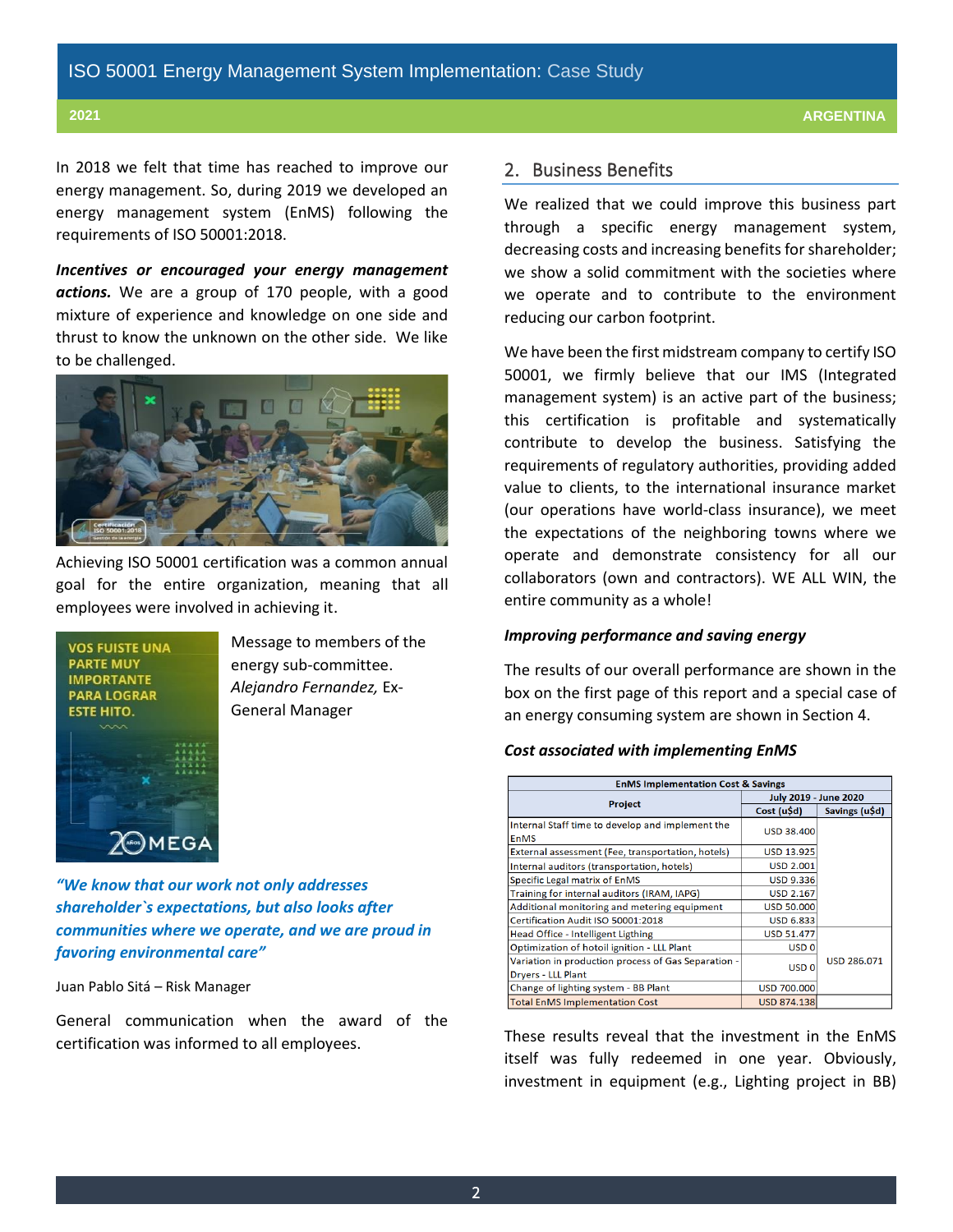takeslonger. The internal staff time to develop the EnMS was estimated in two persons working fulltime for a year (3480 hours).

*Non energy benefits* An unexpected very good result: both plants (Bahia Blanca and Loma de la Lata) did not have in the past the chance to see each other very often and to share experiences (good and bad) to improve this gap we formed an energy committee in each site, afterwards merged in only one committee.



*If implemented across multiple sites.* We are not a multisite company; our plants play different roles(office, processing, pipeline, and fractioning) within the organization.

## 3. Plan

*Commitment of top management.* We did not have to gain commitment from top management. They were whose pushed us to move forward.

They decided to assume the overall responsibilities of the Energy Team and keep an eye on the EnMS and on its results, through the regular reporting from the committees. The Risk Manager acted as the bridge between the operational and strategic levels.

*Process of understanding energy consumption and use.* We started developing our EnMS with the exhaustive search of the data we had available of the last 2-3 years of operation. Then, we checked the reliability of those data and carefully selected those that were going to be used for the initial energy review.

Suddenly we were faced with an energy map of both plants that allowed us to start becoming aware of details that were somehow hidden behind other operational considerations.

Then, we decided to develop three levels of data: level 1 (overall energy consumption of the company), level 2 (overall energy consumption of the two plants and level 3, use and consumption of individual equipment/systems in each site.

### *"I was very pleasantly surprised by the commitment to energy matters of our people".*

Andrés Scarone – Recently nominated as General Manager

## *How did you ensure that the EnMS would support the strategy and targets of your organization?*

During 2019, top management monitored monthly the evolution of indicators Levels 1 and 2.

Early 2020 the General Manager requested the Energy Team to develop Level 1 indicators per product (ethane, butane, propane, gasoline, CO2). This would allow Top Management to add energy considerations into the strategy of the company.

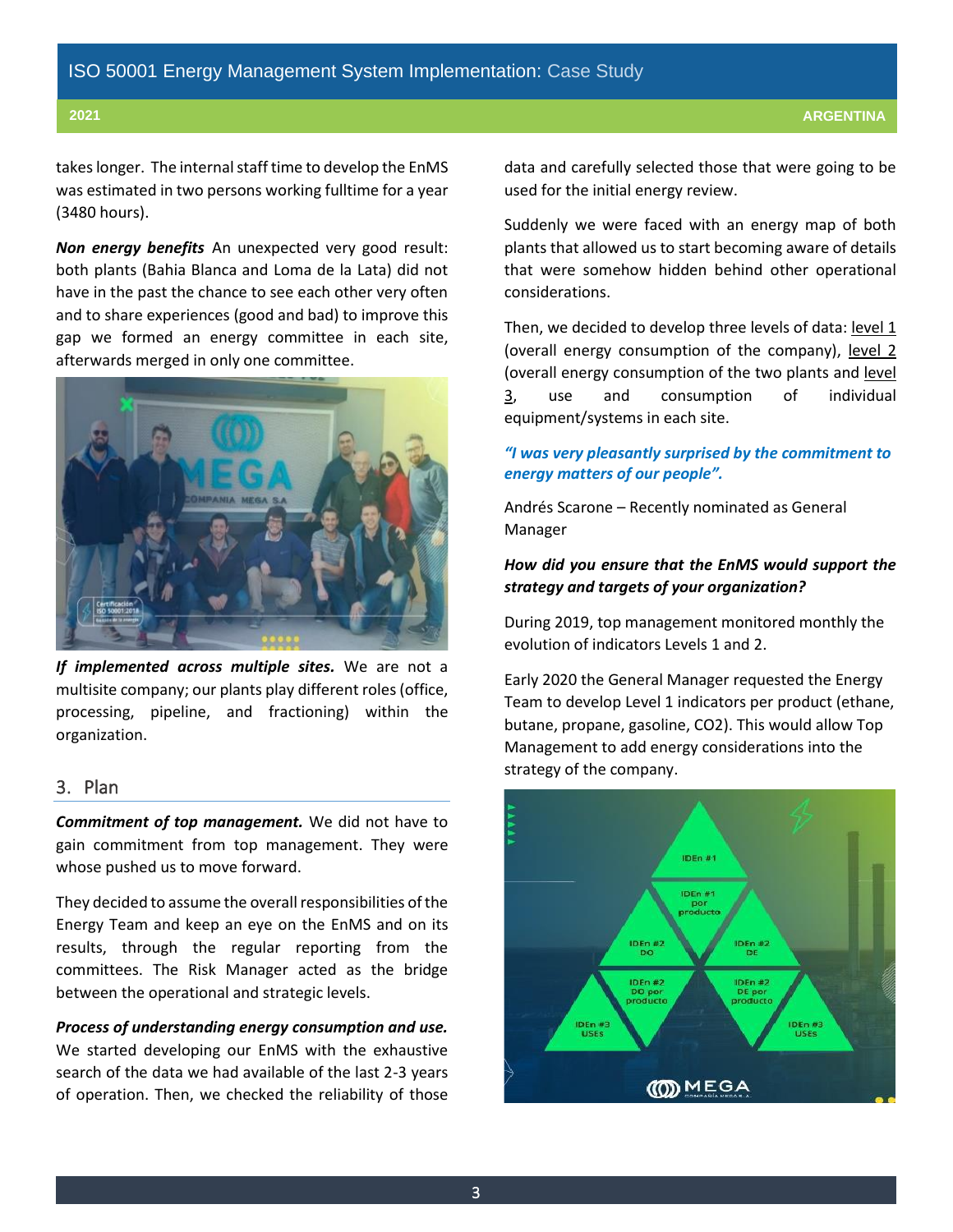### *Reviewing and analyzing energy use, deciding where to focus resources and prioritizing action.*

The first energy review was carried out with data from 2018/2019. The criteria used to select the SEUs were: 1) large energy consumption (e.g.: In Bahía Blanca the four distillation units), 2) large energy conversion units (e.g.: In Bahía Blanca boilers to generate steam) and 3) Largest consumption of each type of energy (e.g. in Bahia Blanca the electrical compressor of propane associated with the refrigeration system).

Then we started planning what indicators we should use. During 2019, we used simple ratios indicators: energy (*TJ*) / product processed (*Tn*). We decided to keep an eye on their values every month and to calculate annual indicators for planning purposes. With the EnMS fully operative, we started to dive deep into each of them identifying how the relevant variables could impact on the indicators.

*If the EnMS was for multiple sites?* We are not a multiple site company.

*How was your top management involved in the implementation process?* As we said previously, we did not have to involve them, the other way round. Top management conform MEGA's Energy Committee at a strategic level and monitors regularly our energy performance.

*Financial commitments and resources* The processes to finance projects come from our own utility, each year a budget is prepared and submitted to the shareholders' board, the MEGA management team explains the purpose of the investments and the board approves or rejects; in energy matters always have been approved the investments. As an example of this, the company decided to invest in a 30 million USD project, which comprehends the replacement of three new compressed gas systems. In February 2020, the works in Unit 230 started, finishing with the complete change of the turbine and the compressor. Besides, in Unit 220, the turbine has been replaced while the works for the replacement of the old compressor are still being carried out. Finally, the replacement of the complete system in Unit 210 is planned to be accomplished by March 2022. We expect an increase in energy efficiency of 5% of the total energy consumption of the Loma La Lata Plant.

## 4. Do, Check, Act

*Describe the implementation process.* It was quite beneficial having a mature IMS (integrated management system) to support de implementation process, from which we borrowed all elements that were common. We reviewed all processes and procedures to check if minor changes had to be introduced. The only brand-new process we had to define was the performance of the energy review, definition of targets and indicators.

Examples of this are: a) measuring instruments and equipment (relevant to Use's) that were included in the list of critical items, and therefore calibrated and/or maintained systematically, b) definition of which process variables were energetically critical and c) Operations and Maintenance personnel made aware accordingly.

*How did you implement operational control?* The concern on energy issues was born with the company and reinforced with the implementation of an environmental management system (ISO 14001), which considers the consumption of resources a significant environmental impact. Therefore, the control over production and maintenance processes had already embedded energy concerns. Nevertheless, we reviewed again our processes to be sure that we captured the benefits of the closer look that ISO 50001 requires.

## *List the key activities identified and implemented that improved energy performance validate and verify results.*

All improvement projects are associated with the identified SEUs or to opportunities that offer a significant efficiency improvement. Each indicator has a baseline, usually calculated during a 12 months period. The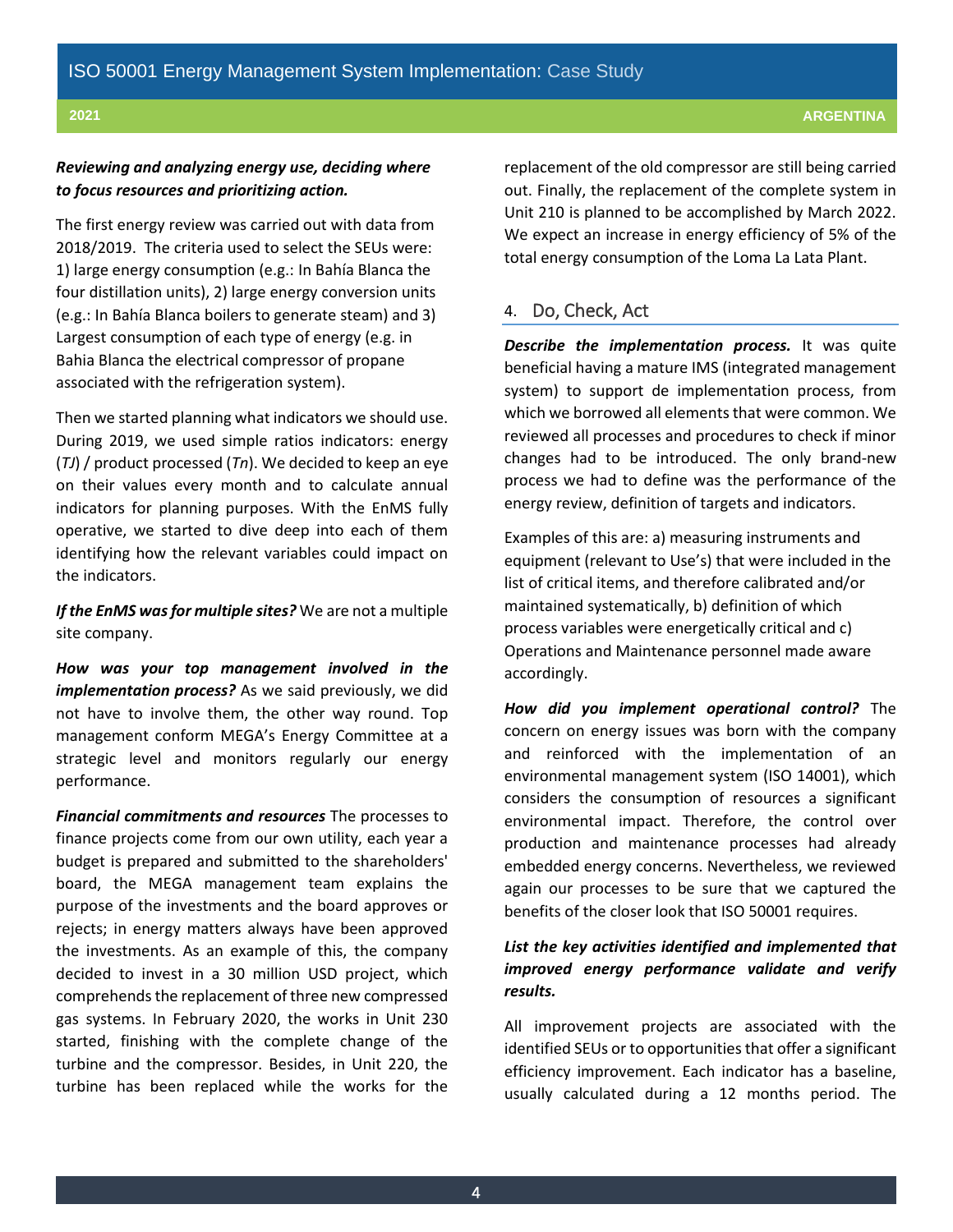baselines are reviewed every year and changed if necessary. Where necessary, we performed regression analysis and ANOVA (Analysis of Variance) to determine which variables were relevant.

During 2015 to 2017, for example, we have been working in the operation of the hot oil furnace necessary for the thermodynamic process of separation of the heavy components of the natural gas, showed energy savings and reduction of emission of CO2 of 5-7%.

Meanwhile, during 2019 and 2020 we implemented a company-wide program to address the electrical energy consumption due to lighting, inside buildings, along the external perimeter and at the Head Office.

*Energy performance improvement report* We present the overall results of two years running: 12 months (July 2020 to June 2021) as the reporting period and 12 months (July 2019 to June 2020) as the baseline period.

During 2019, while implementing the management system, we opted for efficiency indicators; during 2020 we stared an analysis the use of the combination of efficiency and consumption indications, according to the user´s needs.

When analyzing relevant variables in the  $2^{nd}$  and  $3^{rd}$  Level indicators (equipment/systems), we found acceptable linear models with only one relevant variable (usually production). Below we provide details of an example of how we calculated our performance improvement:

The analysis was made as follows:

- Collected monthly data on production and energy consumption from July 2019 till June 2020 (basely period) and from July 2020 till June 2021 (reporting period). Natural gas represents 92% of this consumption.
- Made a linear regression analysis on daily bases, what allowed us: a) to consider the different numbers of days that there are in a month along the year, and b) to remove some outlier days due to abnormal operational conditions of the plant. All remaining data on production (Tn)

were within three standard deviations from the mean.

• the regression analysis showed the following results for the overall:

|        | Adjusted |       | Significance F | Significance |
|--------|----------|-------|----------------|--------------|
| sauare | R sauare | ratio |                | criteria     |
| 0.595  | 0.545    | 19.76 | $p = 0.002152$ | p < 0.10     |

we tested the coefficient "b"

| "b" Standardized error | p-value | Significance<br>criteria |
|------------------------|---------|--------------------------|
| 3 19                   | 0.01100 | P < 0.10                 |

having confirmed the validity of the model, we calculated:

| reporting period | reporting period | energy   |
|------------------|------------------|----------|
| modeled energy   | measured energy  | savings  |
| consumption      | consumption      |          |
| 3603,1 TJ        | 3490,3 TJ        | 113.1 TJ |

Finally, we got the performance improvement:

## *3,14%*

This improvement in Level 2 was mainly due to two important actions at level 3 in the Natural Gas Dehydration System. The first was the optimization of the use of the adsorption capacity of the molecular sieves, obtaining an improvement of **57.5%** in fuel gas consumption. The second improvement consisted on turning off a gas compressor where its operation was not required, obtaining an improvement in electrical consumption of **55%**. It should be noted that both improvements were achieved without any investments, just changing the operational procedures, and training the staff.

The Excel program not only provided us with an easy way to see trends via spread sheets, but also was useful to calculate all issues around regression and model validation

*did top management provide motivation and support?* All members of the top management are members of the MEGA´s Energy Committee. This committee directs the EnMS at a strategic level, approving all energy objectives